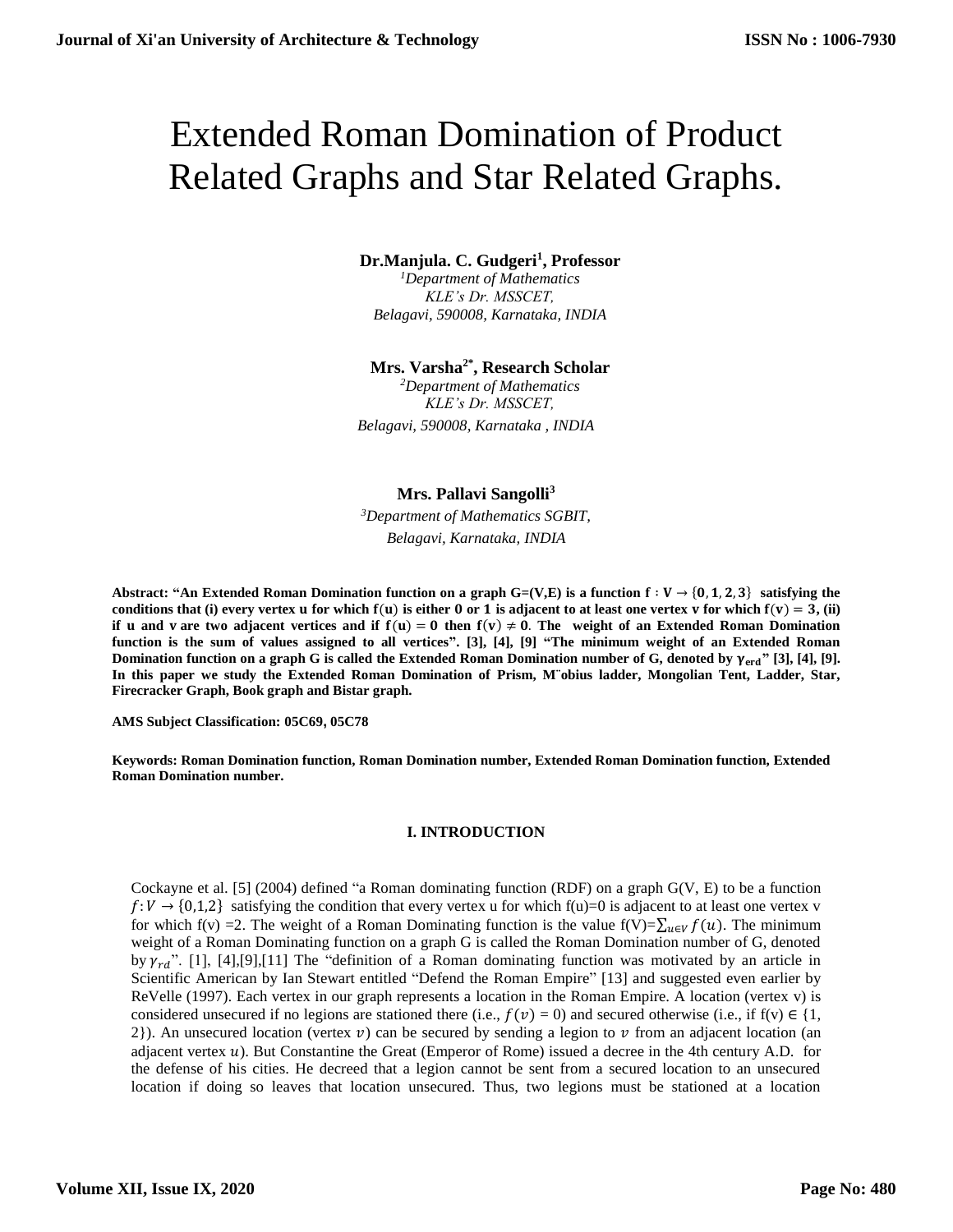( *ie*  $f(v) = 2$ ) before one of the legions can be sent to an adjacent location. In this way, Emperor Constantine the Great can defend the Roman Empire". [1], [4],[9]

#### **II. DEFINITIONS**

"An Extended Roman Domination function (ERD) on a graph G=(V,E) is a function  $f: V \rightarrow \{0,1,2,3\}$ satisfying the conditions that (i) every vertex  $u$  for which  $f(u)$  is either 0 or 1 is adjacent to at least one vertex v for which  $f(v) = 3$ , (ii) if u and v are two adjacent vertices and if  $f(u) = 0$  then  $f(v) \neq 0$ . The weight of an Extended Roman Domination function is the value  $f(v) = \sum_{u \in v} f(u)$ . The minimum weight of an Extended Roman Domination function on a graph G is called the Extended Roman Domination number of G, denoted by  $\gamma_{erd}$ ". [3],[4],[9]

"For a graph G=(V,E), let  $f: V \to \{0,1,2,3\}$ , and let  $\{V_0, V_1, V_2, V_3\}$  be the ordered partition of V induced by f, where  $V_i = \{v \in V | f(v) = i\}$  and  $|V_i| = n_i$ , for i= 0,1,2,3. Note that there exists a 1-1 correspondence between the functions  $f: V \to \{0, 1, 2, 3\}$  and the ordered partitions  $\{V_0, V_1, V_2, V_3\}$  of V. thus we will write  $f =$  $\{V_0, V_1, V_2, V_3\}$  ". [3], [4], [5], [6], [9]

"A function  $f = \{V_0, V_1, V_2, V_3\}$  is an Extended Roman Domination function if, (i)  $V_3 > V_0 \cup V_1$ , where > means that the set  $V_3$  dominates the set  $V_0 \cup V_1$ , i.e.,  $V_0 \cup V_1 \subseteq N$  [ $V_3$ ]. The weight of f is  $f(V) =$  $\sum_{u \in v} f(u) = 3n_3 + 2n_2 + n_1$ . We say a function  $f = \{V_0, V_1, V_2, V_3\}$  is a  $\gamma_{erd}$  function if it is an extended Roman Domination function and  $f(V) = \gamma_{erd}(G)$ ". [3],[4],[5], [6],[9]

#### **III. RESULTS ON EXTENDED ROMAN DOMINATION**

#### **3.1 Prism Graph**

"A generalized prism graph Y<sub>m,n</sub> is the graph Cartesian product Y<sub>m,n</sub>= C<sub>n</sub> x P<sub>m</sub>, has mn vertices and m(2n-1)". [10]

#### **Theorem 1:**

For the Prism graph  $Y_{m,n}$  Extended Roman Domination number

$$
\gamma_{erd} = \begin{cases}\n\frac{9n+5}{4}, & \text{for } n = 2k+1, \text{where } k = 1,3,5,7, \dots \dots \\
\frac{9n+3}{4}, & \text{for } n = 2k+3, \text{where } k = 1,3,5,7, \dots \\
\frac{9n}{4}, & \text{for } n = 2k+2, \text{where } k = 1,3,5,7, \dots \dots \\
\frac{9n+2}{4}, & \text{for } n = 2k+4, \text{where } k = 1,3,5,7, \dots \dots\n\end{cases}
$$

**Proof:** Case (i):  $for n = 2k + 1$ , where  $k = 1,3,5,7, ...$ 

Here vertices of the Prism graph  $Y_{m,n}$  are labeled as 3, 1 and 0 to obtain the minimum weight. The vertices which are labeled 3 are  $\left(\frac{n+1}{2}\right)$  $\frac{+1}{2}$ ) i.e.,  $|V_3| = \left| \frac{n+1}{2} \right|$  $\left(\frac{+1}{2}\right)$ , 1 are  $\left(\frac{3n-1}{4}\right)$  $\binom{n-1}{4}$  i, e.,  $|V_1| = \left| \binom{3n-1}{4} \right|$  $\left| \frac{a-1}{4} \right|$  and rest of the vertices are zero. Therefore the weight of the ERD of Prism graph  $Y_{m,n}$  is,  $|V_1| + 3|V_3| = \left(\frac{3n-1}{4}\right)^{m}$  $\binom{n+1}{4}$  +  $\binom{3(n+1)}{2}$  $\binom{n+1}{2} = \binom{9n+5}{4}$  $\left(\frac{t+3}{4}\right)$ , this being the minimum weight. Hence  $\gamma_{erd}$  (Y<sub>m,n</sub>) =  $\left(\frac{9n+5}{4}\right)$  $\frac{1}{4}$ ).

Case (ii):  $for n = 2k + 3$  where  $k = 1,3,5,7, ...$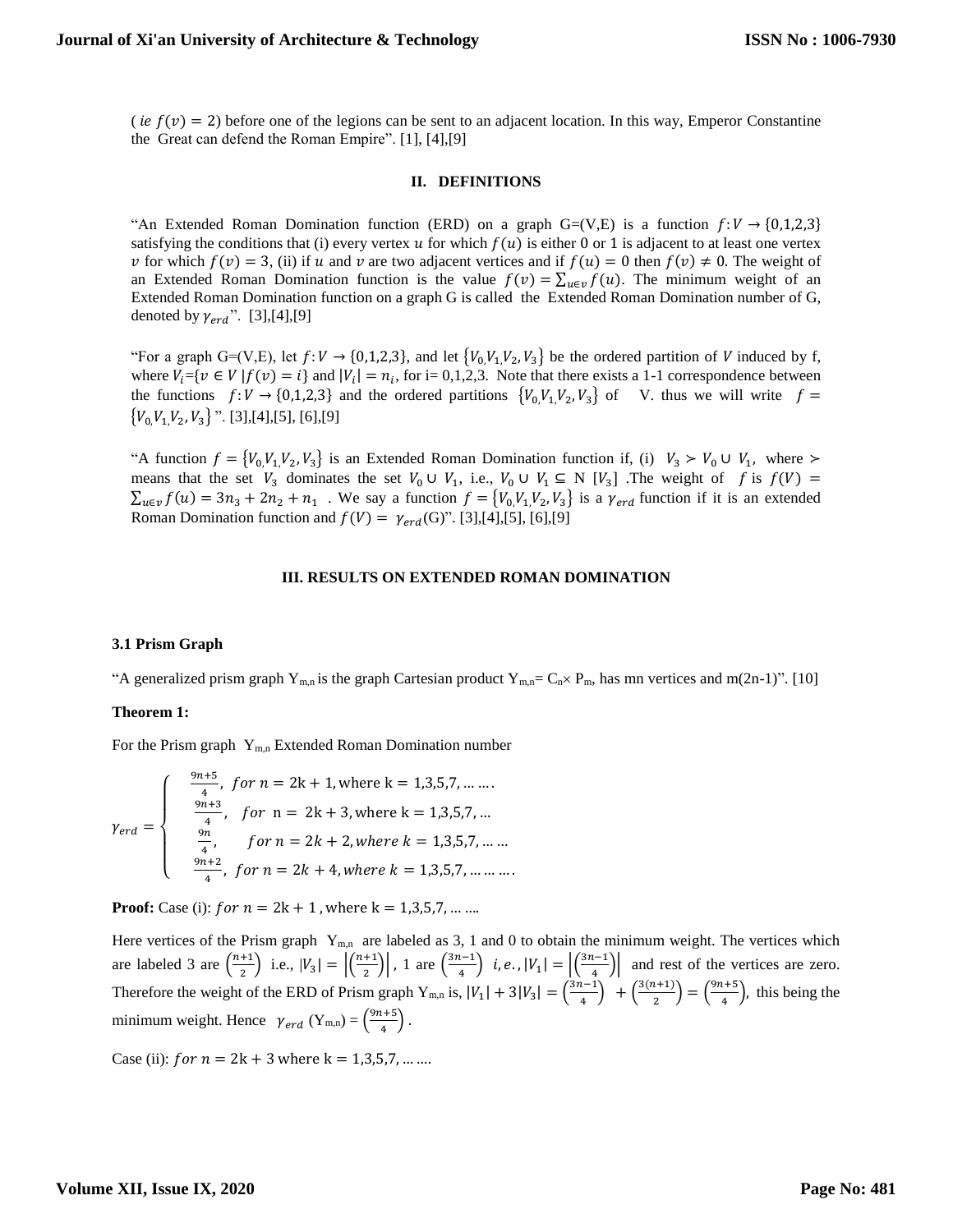Here vertices of the Prism graph  $(Y_{m,n})$  are labeled as 3, 2,1 and 0 to obtain the minimum weight. The vertices which are labeled 3 are  $\left(\frac{(n-1)}{2}\right)$  $\left| \frac{-1}{2} \right|$  i.e.,  $|V_3| = \left| \frac{(n-1)}{2} \right|$  $\left| \frac{-1}{2} \right|$ , 2 are 2 *i*, *e*.,  $|V_2| = |2|$ , 1 are  $\left( \frac{3n-7}{4} \right)$  $\binom{n-7}{4}$  i, e.,  $|V_1| = |\binom{3n-7}{4}$  $\left(\frac{1}{4}\right)$  | and rest of the vertices are zero. Therefore the weight of the ERD of Prism graph  $Y_{m,n}$  is,  $|V_1| + 2|V_2| + 3|V_3| = \left(\frac{3n-7}{4}\right)^{1/2}$  $\frac{1}{4}$  +  $4 + \left(\frac{3(n-1)}{2}\right)$  $\binom{n-1}{2} = \binom{9n+3}{4}$  $\frac{(1+3)}{4}$ , this being the minimum weight. Hence  $\gamma_{erd}$  (Y<sub>m,n</sub>) =  $\left(\frac{9n+3}{4}\right)$  $\frac{1}{4}$ ).

Case (iii):  $for n = 2k + 2$  where  $k = 1,3,5,7, ...$ 

Here vertices of the Prism graph  $Y_{m,n}$  are labeled as 3, 1 and 0 to obtain the minimum weight. The vertices which are labeled 3 are  $\left(\frac{n}{2}\right)$  $\left(\frac{n}{2}\right)$  i.e.,  $|V_3| = \left|\left(\frac{n}{2}\right)\right|$  $\left(\frac{n}{2}\right)$ , 1 are  $\left(\frac{3n}{4}\right)$  $\left(\frac{3n}{4}\right)$  i, e.,  $|V_1| = \left| \left(\frac{3n}{4}\right)$  $\left(\frac{n}{4}\right)$  and rest of the vertices are zero. Therefore the weight of the ERD of Prism graph  $Y_{m,n}$  is,  $|V_1| + 3|V_3| = \left(\frac{3n}{4}\right)^n$  $\binom{3n}{4}$  +  $\binom{3(n)}{2}$  $\binom{n}{2} = \binom{9n}{4}$  $\frac{m}{4}$ ), this being the minimum weight. Hence  $\gamma_{erd}$  (Y<sub>m,n</sub>) =  $\left(\frac{9n}{4}\right)$  $\frac{m}{4}$ ).

Case (iv):  $for n = 2k + 4$  where  $k = 1,3,5,7, ...$ 

Here vertices of the Prism graph  $Y_{m,n}$  are labeled as 3, 2,1 and 0 to obtain the minimum weight. The vertices which are labeled 3 are  $\left(\frac{n}{2}\right)$  $\left(\frac{n}{2}\right)$  i.e.,  $|V_3| = \left| \left(\frac{n}{2}\right) \right|$  $\left| \frac{n}{2} \right|$ , 2 are 1 *i*, *e*.,  $|V_2| = |1|$ , 1 are  $\left( \frac{3(n-2)}{4} \right)$  $\binom{n-2}{4}$  i, e.,  $|V_1| = \left| \binom{3(n-2)}{4} \right|$  $\left(\frac{a-2j}{4}\right)$ , and rest of the vertices are zero. Therefore the weight of the ERD of Prism graph  $Y_{m,n}$  is,  $|V_1| + 2|V_2| + 3|V_3| = \left(\frac{3(n-2)}{4}\right)^{1/2}$  $\frac{(-2)}{4}$  + 2 +  $\frac{3(n)}{2}$  $\binom{n}{2} = \binom{9n+2}{4}$  $\frac{(4+2)}{4}$ , this being the minimum weight. Hence  $\gamma_{erd}$  (Y<sub>m,n</sub>)=  $\left(\frac{9n+2}{4}\right)$  $\frac{1+2}{4}$ .

#### **3.2 M¨obius ladder**

"The M"obius ladder  $M_n$  is the graph obtained from the ladder  $P_n \times P_2$  by joining the opposite end points of the two copies of  $P_n$ ". [8]

## **Theorem 2:**

For the M¨obius ladder graph  $M_n$  Extended Roman Domination number

$$
\gamma_{erd} = \begin{cases}\n\frac{9n+1}{4}, & \text{for } n = 2k+1 \text{ where } k = 1,3,5,7, \dots \dots \\
\frac{9n+3}{4}, & \text{for } n = 2k+3, \text{ where } k = 1,3,5,7, \dots \\
\frac{9n+4}{4}, & \text{for } n = 2k+2, \text{where } k = 1,3,5,7, \dots \dots \\
\frac{9n+6}{4}, & \text{for } n = 2k+4, \text{where } k = 1,3,5,7, \dots \dots\n\end{cases}
$$

**Proof:** Case (i):  $for n = 2k + 1$  where  $k = 1,3,5,7, ...$ 

Here vertices of the M¨obius ladder graph  $M_n$  are labeled as 3,2, 1 and 0 to obtain the minimum weight. The vertices which are labeled 3 are  $\left(\frac{n-1}{2}\right)$  $\binom{-1}{2}$  i.e.,  $|V_3| = \left| \binom{n-1}{2} \right|$  $\left[\frac{-1}{2}\right]$ , 2 are 2 i.e.,  $|V_2| = |2|$ , 1 are  $\left(\frac{3n-9}{4}\right)$  $\left(\frac{i-9}{4}\right)$  i, e.,  $|V_1|$  =  $\frac{3n-9}{4}$  $\frac{1}{4}$  and rest of the vertices are zero. Therefore the weight of the ERD of M obius ladder graph M<sub>n</sub> is,  $|V_1| +$  $2|V_2| + 3|V_3| = \left(\frac{3n-9}{4}\right)$  $\binom{1-9}{4}$  + 4 +  $\binom{3(n-1)}{2}$  $\binom{n-1}{2} = \binom{9n+1}{4}$  $\left(\frac{n+1}{4}\right)$ , this being the minimum weight.

Hence  $\gamma_{erd}$  (M<sub>n</sub>) =  $\left(\frac{9n+1}{4}\right)$  $\frac{1}{4}$ ).

Case (ii):  $for n = 2k + 3$  where  $k = 1,3,5,7, ...$ 

Here vertices of the M¨obius ladder  $(M_n)$  are labeled as 3, 2,1 and 0 to obtain the minimum weight. The vertices which are labeled 3 are  $\left(\frac{(n-1)}{2}\right)$  $\left| \frac{-1}{2} \right|$  i.e.,  $|V_3| = \left| \frac{(n-1)}{2} \right|$  $\left| \frac{-1}{2} \right|$ , 2 are 3 *i*, *e*.,  $|V_2| = |3|$ , 1 are  $\left( \frac{3n-15}{4} \right)$  $\left| \frac{-15}{4} \right|$  i, e.,  $|V_1| = \left| \frac{(3n-15)}{4} \right|$  $\frac{-13}{4}$ ) |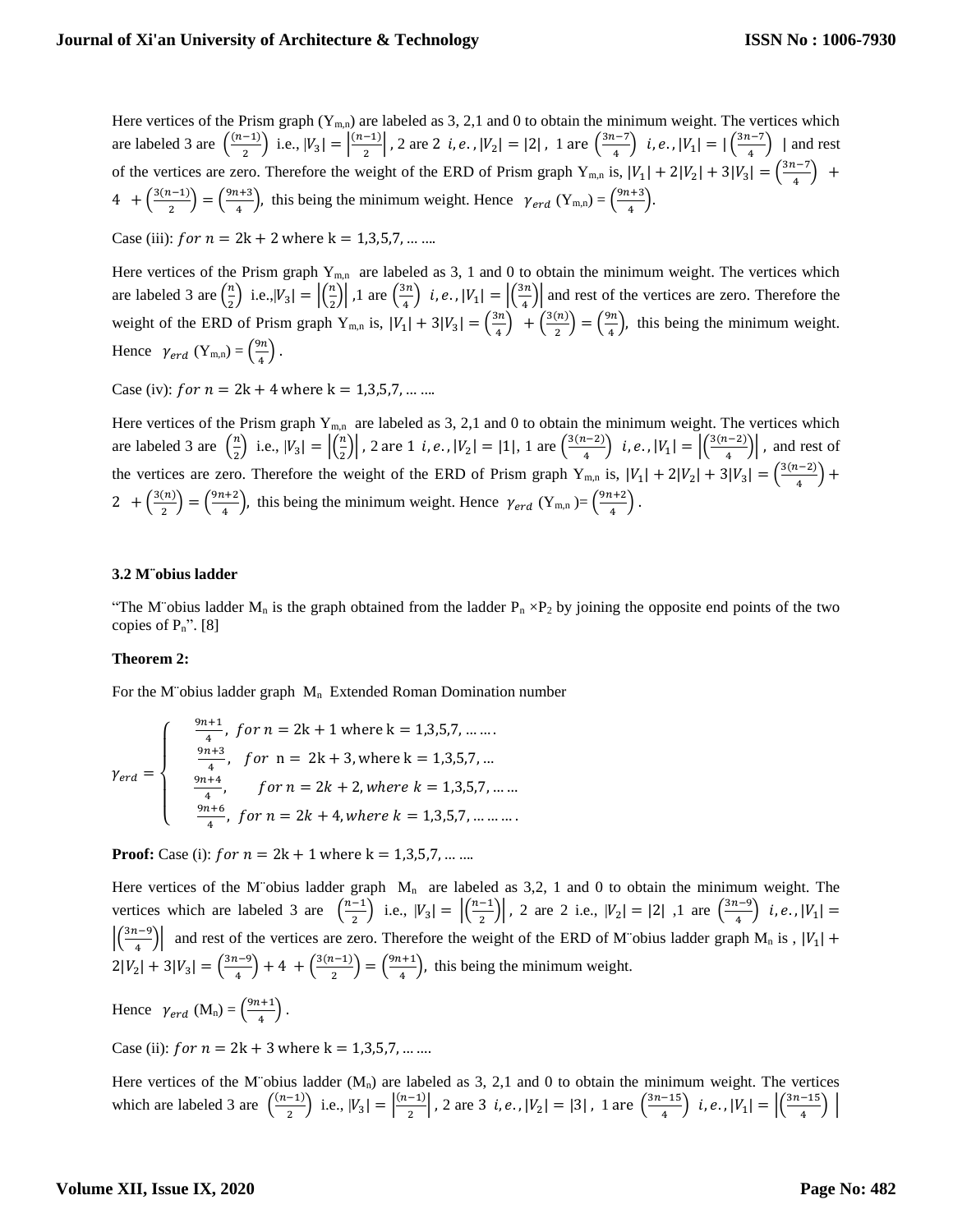and rest of the vertices are zero. Therefore the weight of the ERD of M obius ladder graph  $M_n$  is,  $|V_1| + 2|V_2| +$  $3|V_3| = \left(\frac{3n-15}{4}\right)$  $\frac{-15}{4}$  + 6 +  $\left(\frac{3(n-1)}{2}\right)$  $\binom{n-1}{2} = \binom{9n+3}{4}$  $\left(\frac{t+3}{4}\right)$ , this being the minimum weight.

Hence  $\gamma_{erd}$  (M<sub>n</sub>) =  $\left(\frac{9n+3}{4}\right)$  $\frac{1+3}{4}$ .

Case (iii):  $for n = 2k + 2$  where  $k = 1,3,5,7, ...$ 

Here vertices of the M¨obius ladder graph  $M_n$  are labeled as 3,2, 1 and 0 to obtain the minimum weight. The vertices which are labeled 3 are  $\left(\frac{n}{2}\right)$  $\binom{n}{2}$  i.e.,  $|V_3| = \left| \left( \frac{n}{2} \right) \right|$  $\left\lfloor \frac{n}{2} \right\rfloor$ , 2 are 1 *i*, *e*.,  $|V_2| = |1|$ , 1 are  $\left( \frac{3n-4}{4} \right)$  $\binom{n-4}{4}$  i, e.,  $|V_1| = \left| \binom{3n-4}{4} \right|$  $\left(\frac{1}{4}\right)$  and rest of the vertices are zero. Therefore the weight of the ERD of M<sup>o</sup>obius ladder graph is,  $|V_1| + 3|V_3| = \left(\frac{3n-4}{4}\right)$  $\frac{1}{4}$  +  $2 + \left(\frac{3(n)}{2}\right)$  $\binom{n}{2} = \binom{9n+4}{4}$  $\left(\frac{t+4}{4}\right)$ , this being the minimum weight.

Hence  $\gamma_{erd}$  (M<sub>n</sub>) =  $\left(\frac{9n+4}{4}\right)$  $\frac{1}{4}$ ).

Case (iv):  $for n = 2k + 4$  where  $k = 1,3,5,7, ...$ 

Here vertices of the M¨obius ladder graph  $M_n$  are labeled as 3, 2,1 and 0 to obtain the minimum weight. The vertices which are labeled 3 are  $\left(\frac{n}{2}\right)$  $\left(\frac{n}{2}\right)$  i.e.,  $|V_3| = \left| \left(\frac{n}{2}\right) \right|$  $\left| \frac{n}{2} \right|$ , 2 are 2 *i, e.*,  $|V_2| = |2|$ , 1 are  $\left( \frac{3n-10}{4} \right)$  $\left(\frac{10}{4}\right)$  i, e.,  $|V_1|$  =  $\left| \left( \frac{3n-10}{4} \right) \right|$  $\frac{(4-10)}{4}$ , and rest of the vertices are zero. Therefore the weight of the ERD of M obius ladder graph M<sub>n</sub> is,  $|V_1| +$  $2|V_2| + 3|V_3| = \left(\frac{3n-10}{4}\right)$  $\binom{-10}{4}$  + 4 +  $\binom{3(n)}{2}$  $\binom{n}{2} = \binom{9n+6}{4}$  $\left(\frac{u+6}{4}\right)$ , this being the minimum weight.

Hence  $\gamma_{erd}$  (M<sub>n</sub>) =  $\left(\frac{9n+6}{4}\right)$  $\frac{1+6}{4}$ .

## **3.3 Ladder Graph**

"The n-Ladder Graph can be defined as  $L_n = P_2 x P_n$  where  $P_n$  is a path graph". [16]

#### **Theorem 3:**

For the Ladder graph (L<sub>n</sub>) Extended Roman Domination number  $\gamma_{erd} = \{$  $5n-1$  $\frac{i-1}{2}$ , if  $(n \equiv 1 \mod 2)$ 5  $\frac{m}{2}$ , (if  $n \equiv 0 \mod 2$ )

**Proof:** Case (i): if  $(n \equiv 1 \mod 2)$ 

Here vertices of the Ladder graph  $L_n$  are labeled as 3, 2, and 0 to obtain the minimum weight. The vertices which are labeled 3 are  $\left(\frac{n-1}{2}\right)$  $\left(\frac{n-1}{2}\right)$  i.e.,  $|V_3| = \left(\frac{n-1}{2}\right)$  $\binom{-1}{2}$ , 2 are  $\binom{n+1}{2}$  $\binom{+1}{2}$  i, e.,  $|V_2| = \binom{n+1}{2}$  $\frac{1}{2}$  and rest of the vertices are zero. Therefore the weight of the ERD of L<sub>n</sub> is,  $2|V_2| + 3|V_3| = (n+1) + \left(\frac{3(n-1)}{2}\right)$  $\binom{n-1}{2} = \binom{5n-1}{2}$  $\frac{1}{2}$ , this being the minimum weight. Hence  $\gamma_{erd}$  (L<sub>n</sub>) =  $\left(\frac{5n-1}{2}\right)$  $\frac{1}{2}$ ).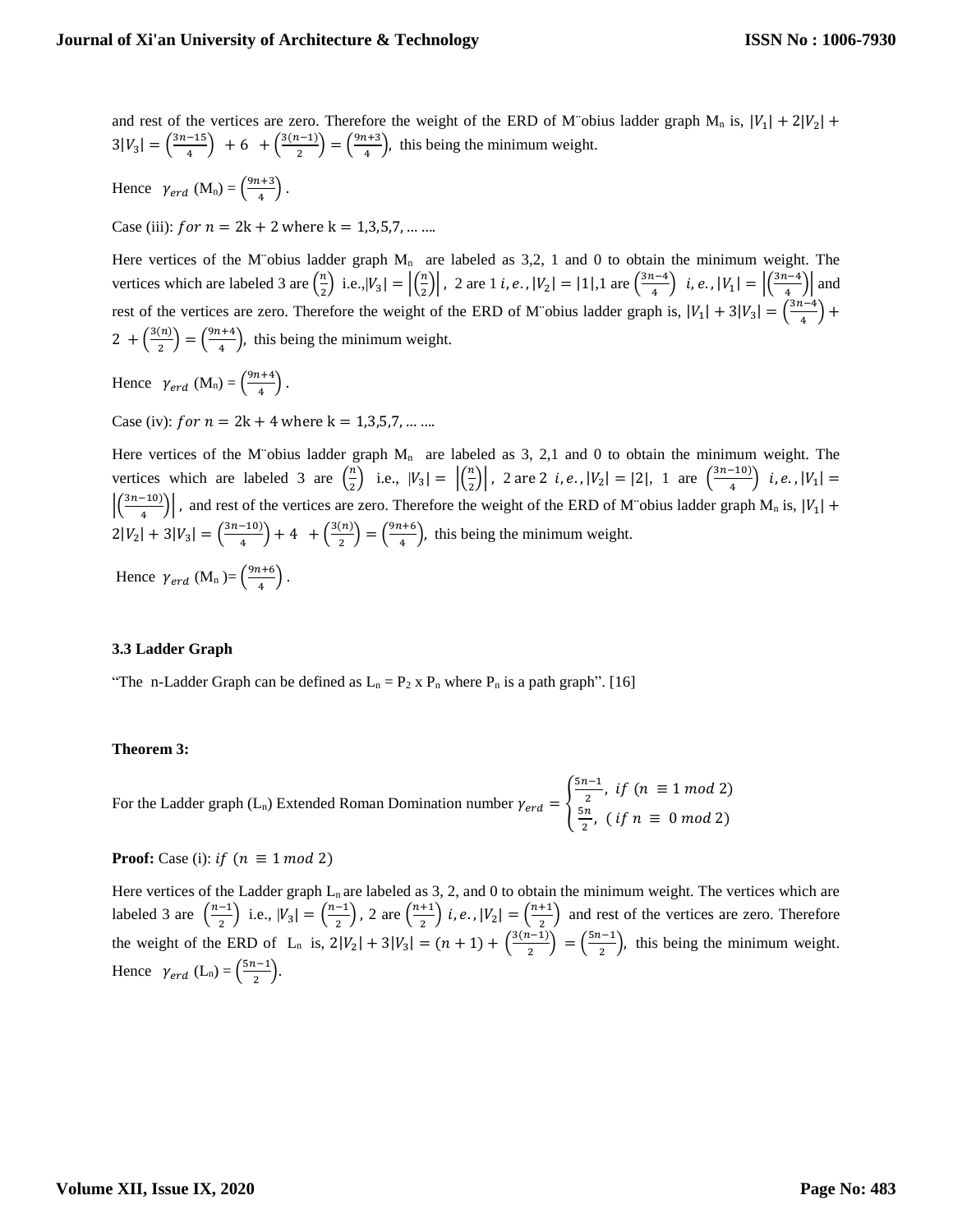Case (ii): *if*  $(n \equiv 0 \mod 2)$ 

Here vertices of the Ladder graph  $L_n$  are labeled as 3, 2, and 0 to obtain the minimum weight. The vertices which are labeled 3 are  $\left(\frac{n}{2}\right)$  $\binom{n}{2}$  i.e.,  $|V_3| = \binom{n}{2}$  $\binom{n}{2}$ , 2 are  $\binom{n}{2}$  $\binom{n}{2}$  i, e.,  $|V_2| = \binom{n}{2}$  $\frac{\pi}{2}$  and rest of the vertices are zero. Therefore the weight of the ERD of L<sub>n</sub> is,  $2|V_2| + 3|V_3| = n + \left(\frac{3n}{2}\right)$  $\left(\frac{3n}{2}\right) = \left(\frac{5n}{2}\right)$  $\frac{m}{2}$ , this being the minimum weight.

Hence  $\gamma_{erd}$  (L<sub>n</sub>) =  $\left(\frac{5n}{2}\right)$  $\frac{3\pi}{2}$ ).

## **3.4 Mongolian Tent Graph**

"A Mongolian tent is defined as a graph obtained from  $P_m \times P_n$ , n odd, by adding one extra vertex above the grid and joining every other vertex of the top row of  $P_m \times P_n$  to the new vertex".[8]

## **Theorem 4:**

For the M<sub>m,n</sub> Mongolian tent graph  $\gamma_{erd}(M_{m,n}) = (m n + m)$ ,  $m \ge 2$ , n is odd.

Case (i): When m=2 and n=3,5,7…. Then  $\gamma_{erd}(M_{2,n}) = (2n+2)$ .

**Proof:** Here vertices of the Mongolian tent graph  $M_{2,n}$  are labeled as 3,1 and 0 to obtain the minimum weight. The vertices which are labeled 3 are  $\left(\frac{n+1}{2}\right)$  $\frac{+1}{2}$ ) i.e.,  $|V_3| = \left| \frac{n+1}{2} \right|$  $\frac{+1}{2}$ ), 1 are  $\left(\frac{n+1}{2}\right)$  $\binom{+1}{2}$  i, e.,  $|V_1| = \left| \binom{n+1}{2} \right|$  $\left(\frac{r_1}{2}\right)$ , and rest of the vertices are zero. Therefore the weight of the ERD of Mongolian tent graph  $M_{2,n}$  is,  $|V_1| + 3|V_3| = \left(\frac{n+1}{2}\right)^n$  $\frac{1}{2}$  +  $\frac{3(n+1)}{2}$  $\left(\frac{2n+1}{2}\right) = (2n+2)$ , this being the minimum weight. Hence  $\gamma_{\text{erd}}$  (M<sub>2,n</sub>)= (2n + 2).

Case (ii): When m=3 and n=3, 5,7.... Then  $\gamma_{erd}(M_{3,n}) = (3n + 3)$ .

**Proof:** Here vertices of the Mongolian tent graph  $M_{3,n}$  are labeled as 3, 2,1 and 0 to obtain the minimum weight. The vertices which are labeled 3 are  $\left(\frac{n+1}{2}\right)$  $\frac{+1}{2}$ ) i.e.,  $|V_3| = \left| \left( \frac{n+1}{2} \right) \right|$  $\left(\frac{n+1}{2}\right)$ , 2 are  $\left(\frac{n+1}{2}\right)$  $\binom{+1}{2}$  i, e.,  $|V_2| = \left| \binom{n+1}{2} \right|$  $\left| \frac{1}{2} \right|$ , 1 are  $\left(\frac{n+1}{2}\right)$  $\binom{+1}{2}$  i, e.,  $|V_1| = \left| \binom{n+1}{2} \right|$  $\left(\frac{1}{2}\right)$ , and rest of the vertices are zero. Therefore the weight of the ERD of Mongolian tent graph  $M_{3,n}$  is,  $|V_1| + 2|V_2| + 3|V_3| = \left(\frac{n+1}{2}\right)$  $\frac{+1}{2}$  + (n + 1) +  $\frac{3(n+1)}{2}$  $\binom{n+1}{2} = \binom{9n+6}{4}$  $\left(\frac{u+6}{4}\right)$ , this being the minimum weight. Hence  $\gamma_{erd}$  (M<sub>3,n</sub>)= (3n + 3).

Case (iii): When m=4 and n=3, 5,7.... Then  $\gamma_{erd}(M_{4,n}) = (4n+4)$ ,

**Proof:** Here vertices of the Mongolian tent graph  $M_{4,n}$  are labeled as 3, 2,1 and 0 to obtain the minimum weight. The vertices which are labeled 3 are  $(n-1)$  i.e.,  $|V_3| = |(n-1)|$ , 2 are 4 i, e.,  $|V_2| = |4|$ , 1 are  $(n-1)$ 1) *i, e.*,  $|V_1| = |(n-1)|$ , and rest of the vertices are zero. Therefore the weight of the ERD of Mongolian tent graph  $M_{4,n}$  is,  $|V_1| + 2|V_2| + 3|V_3| = (n-1) + 8 + (3(n-1)) = (4n+4)$ , this being the minimum weight. Hence  $\gamma_{erd}$  (M<sub>4,n</sub>)= (4n + 4).

Thus, we have  $\gamma_{erd}(M_{m,n}) = (mn+m)$ .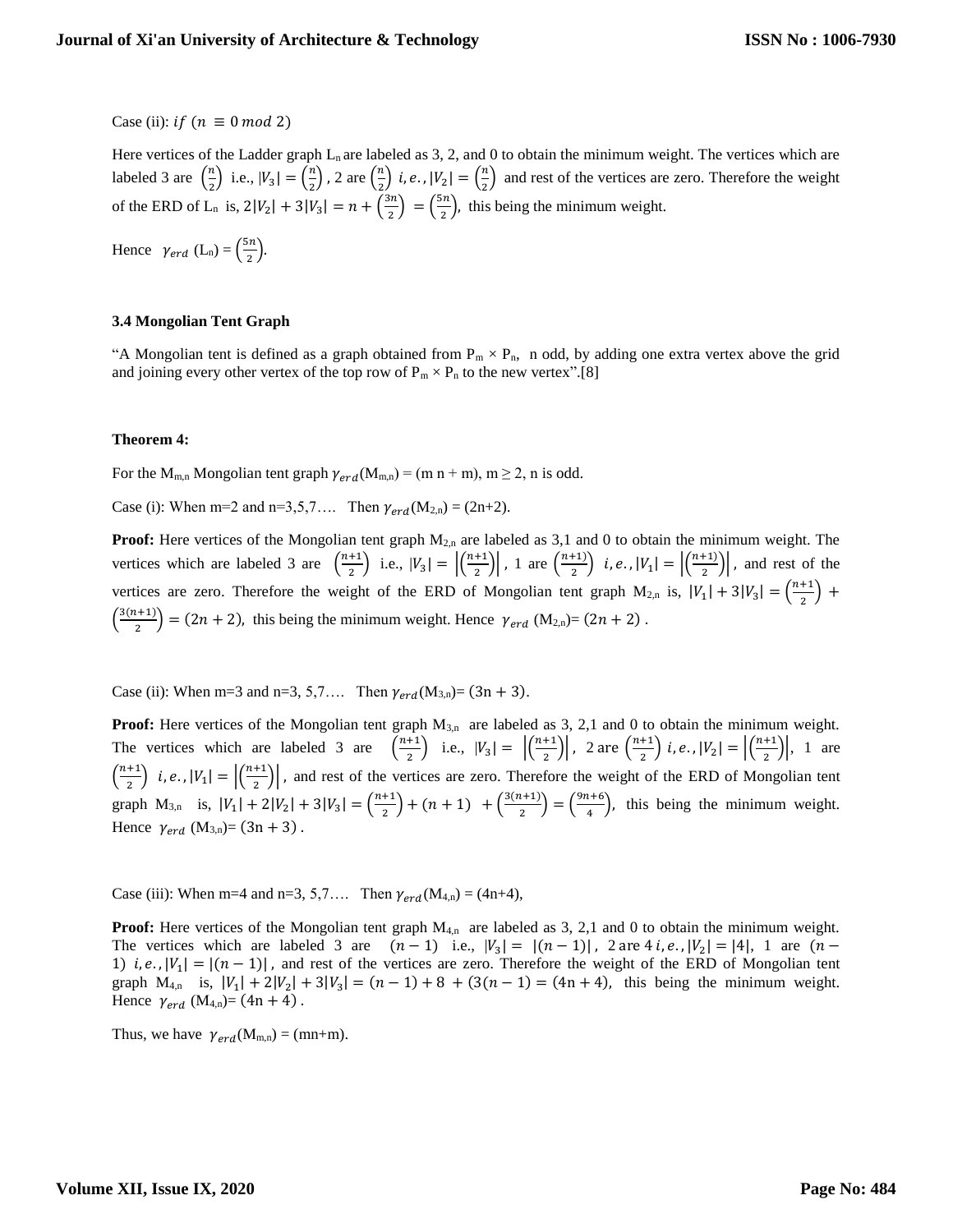## **3.5 Star graph**

"Star graph  $(S_n)$  is a special type of graph in which (n-1) vertices have degree 1 and a single vertex have degree  $(n-1)$ ".[17]

## **Theorem 5:**

For the Star graph (S<sub>n</sub>) Extended Roman Domination number for  $n \ge 2$ ,  $\gamma_{erd} = 3$ 

**Proof :** Here vertices of the Star graph (S<sub>n</sub>) are labeled as 3and 0 to obtain the minimum weight. The vertex which is labeled 3 is 1 i.e.,  $|V_3| = |1|$  and rest of the vertices are zero. Therefore the weight of the ERD of  $(S_n)$  is,  $3|V_3| = 3$ , this being the minimum weight.

Hence  $\gamma_{erd}$  (S<sub>n</sub>) = 3.

## **3.6 Bistar graph**

"Bistar  $B_{n,n}$  is the graph obtained by joining the apex vertices of two copies of stars  $K_{1,n}$  by an edge. It has  $2n+2$ vertices and 2n+1 edges". [2]

#### **Theorem 6:**

For the Bistar graph ,  $B_{n,n}$ ,  $n \ge 2$  Extended Roman Domination number is  $\gamma_{erd}(B_{n,n}) = (2n + 3)$ .

**Proof:** Here vertices of the Bistar graph  $B_{n,n}$  are labeled as 3, 2 and 0 to obtain the minimum weight. The vertices which are labeled 3 is only one i.e.,  $|V_3| = |1|$ , 2 are  $(n)$  i, e.,  $|V_2| = |n|$  and rest of the vertices are zero. Therefore the weight of the ERD of  $B_{n,n}$  is,  $|V_2| + 3|V_3| = 2n + 3 = (2n + 3)$ , this being the minimum weight.

Hence  $\gamma_{erd}(B_{n,n}) = (2n + 3)$ .

## **3.7 Book Graph**

"The Book graph  $B_m$  is the graph  $S_m \times P_2$  where  $S_m$  is the star with  $m+1$  vertices".[8]

## **Theorem 7:**

For the Book graph B<sub>m</sub> Extended Roman Domination number is  $\gamma_{erd}(B_m) = (2m + 3)$ .

**Proof:** Here vertices of the Book graph  $B_m$  are labeled as 3, 2 and 0 to obtain the minimum weight. The vertices which are labeled 3 is only one i.e.,  $|V_3| = |1|$ , 2 are  $(m)$  i, e.,  $|V_2| = |m|$  and rest of the vertices are zero. Therefore the weight of the ERD of  $B_m$  is,  $|V_2| + 3|V_3| = 2m + 3 = (2m + 3)$ , this being the minimum weight. Hence  $\gamma_{erd}(B_m) = (2m + 3)$ .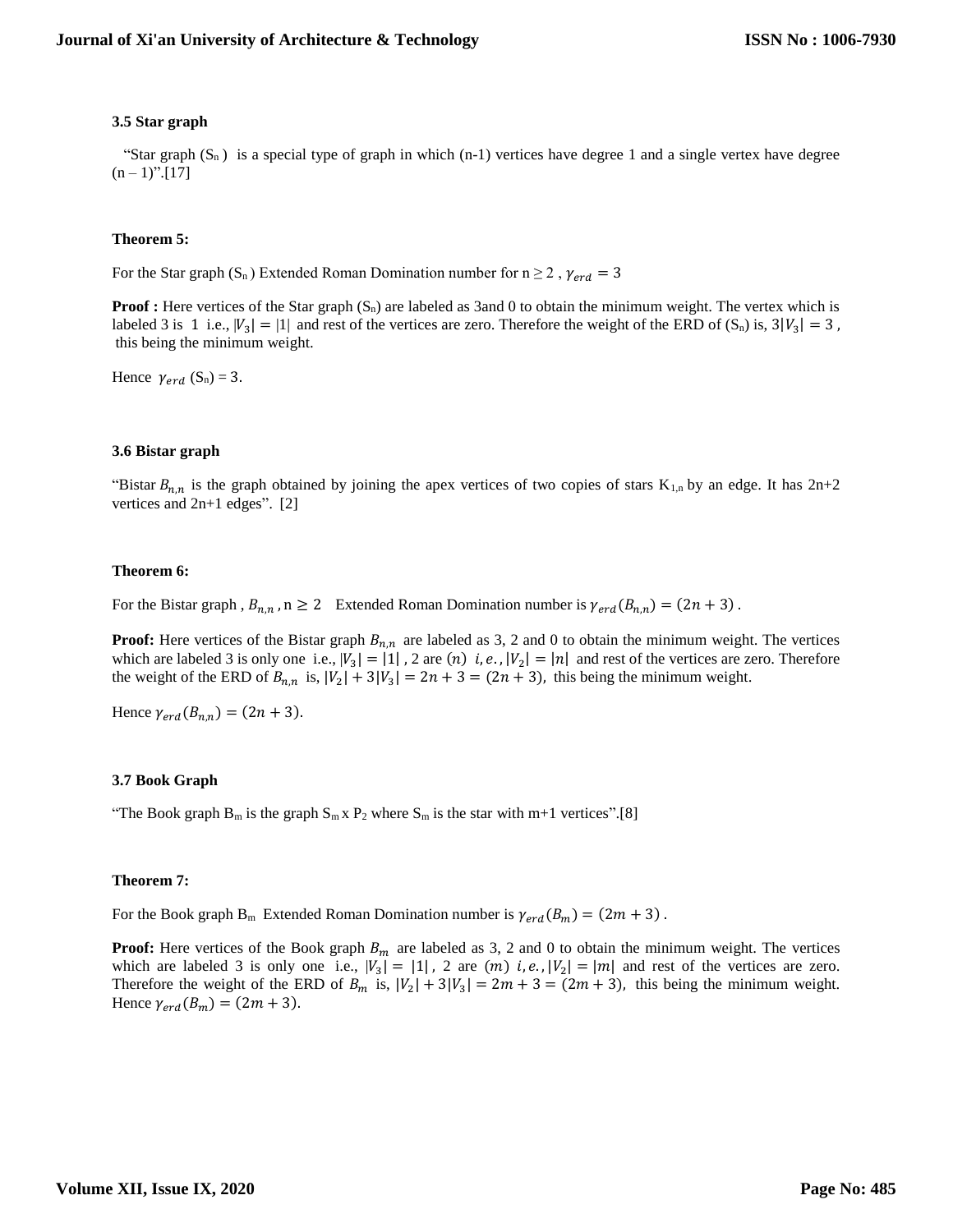## **3.8 Firecracker Graph**

"An (n,k)-Firecracker is a graph obtained by the concatenation of nk stars by linking one leaf from each".[15]

## **Theorem 8:**

For the Firecracker  $F(n,k)$ , Extended Roman Domination number is

$$
\gamma_{erd} = \begin{cases}\n\frac{5n-1}{2}, & \text{for } k = 2 \text{ where } n = 3,5,7, \dots \dots \\
\frac{7n}{2}, & \text{for } k \ge 3, \text{ where } n = 3,5,7, \dots \\
\frac{5n}{2}, & \text{for } k = 2, \text{ where } n = 2,4,6,8, \dots \dots \\
\frac{7n-1}{2}, & \text{for } k \ge 3, \text{ where } n = 2,4,6,8, \dots \dots \dots\n\end{cases}
$$

Case (i): if n is odd and for  $k = 2$ 

**Proof:** Here vertices of the Firecracker graph  $F(n,k)$  are labeled as 3, 2 and 0 to obtain the minimum weight. The vertices which are labeled 3 are  $\left(\frac{n-1}{2}\right)$  $\left| \frac{-1}{2} \right|$  i.e.,  $|V_3| = \left| \frac{n-1}{2} \right|$  $\left\lfloor \frac{-1}{2} \right\rfloor$ , 2 are  $\left\lfloor \frac{n+1}{2} \right\rfloor$  $\binom{+1}{2}$  i, e.,  $|V_2| = \left| \binom{n+1}{2} \right|$  $\frac{+1}{2}$  and rest of the vertices are zero. Therefore the weight of the ERD of F(n,k) is,  $|V_2| + 3|V_3| = (n + 1) + \left(\frac{3(n-1)}{2}\right)$  $\binom{n-1}{2} = \binom{5n-1}{2}$  $\frac{1}{2}$ , this being the minimum weight. Hence  $\gamma_{erd}$  (F(n,k)) =  $\left(\frac{5n-1}{2}\right)$  $\frac{(-1)}{2}$ .

Case (ii): if n is odd and for  $k > 3$ 

**Proof:** Here vertices of the Firecracker graph  $F(n,k)$  are labeled as 3, 1 and 0 to obtain the minimum weight. The vertices which are labeled 3 are *n* i.e.,  $|V_3| = |n|$ , 1 are  $\left(\frac{n}{2}\right)$  $\left(\frac{n}{2}\right)$  i, e.,  $|V_1| = \left|\left(\frac{n}{2}\right)\right|$  $\left| \frac{n}{2} \right|$  and rest of the vertices are zero. Therefore the weight of the ERD of F(n,k) is,  $|V_1| + 3|V_3| = \left(\frac{n}{2}\right)$  $\binom{n}{2}+3n=\binom{7n}{2}$  $\frac{\pi}{2}$ ), this being the minimum weight. Hence  $\gamma_{erd}$  (F(n,k)) =  $\left(\frac{7n}{2}\right)$  $\frac{n}{2}$ ).

Case (iii): if n is even and for  $k = 2$ 

**Proof:** Here vertices of the Firecracker graph  $F(n,k)$  are labeled as 3, 2 and 0 to obtain the minimum weight. The vertices which are labeled 3 are  $\left(\frac{n}{2}\right)$  $\binom{n}{2}$  i.e.,  $|V_3| = \left| \binom{n}{2} \right|$  $\left\lfloor \frac{n}{2} \right\rfloor$ , 2 are  $\left\lfloor \frac{n}{2} \right\rfloor$  $\left(\frac{n}{2}\right)$  i, e.,  $|V_2| = \left|\left(\frac{n}{2}\right)\right|$  $\left| \frac{n}{2} \right|$  and rest of the vertices are zero. Therefore the weight of the ERD of F(n,k) is,  $|V_2| + 3|V_3| = n + \left(\frac{3n}{2}\right)^2$  $\left(\frac{3n}{2}\right) = \left(\frac{5n}{2}\right)$  $\frac{m}{2}$ , this being the minimum weight. Hence  $\gamma_{erd}$  (F(n,k)) =  $\left(\frac{5n}{2}\right)$  $\frac{m}{2}$ ).

Case (iv): if n is even and for  $k \ge 3$ 

**Proof:** Here vertices of the Firecracker graph F(n,k) are labeled as 3, 1 and 0 to obtain the minimum weight. The vertices which are labeled 3 are *n* i.e.,  $|V_3| = |n|$ , 1 are  $\left(\frac{n-1}{2}\right)$  $\binom{-1}{2}$  i, e.,  $|V_1| = \left| \binom{n-1}{2} \right|$  $\left(\frac{-1}{2}\right)$  and rest of the vertices are zero. Therefore the weight of the ERD of F(n,k) is,  $|V_1| + 3|V_3| = \left(\frac{n-1}{2}\right)$  $\binom{-1}{2} + 3n = \binom{7n-1}{2}$  $\frac{1}{2}$ , this being the minimum weight. Hence  $\gamma_{erd}$  (F(n,k)) =  $\left(\frac{7n-1}{2}\right)$  $\frac{(-1)}{2}$ .